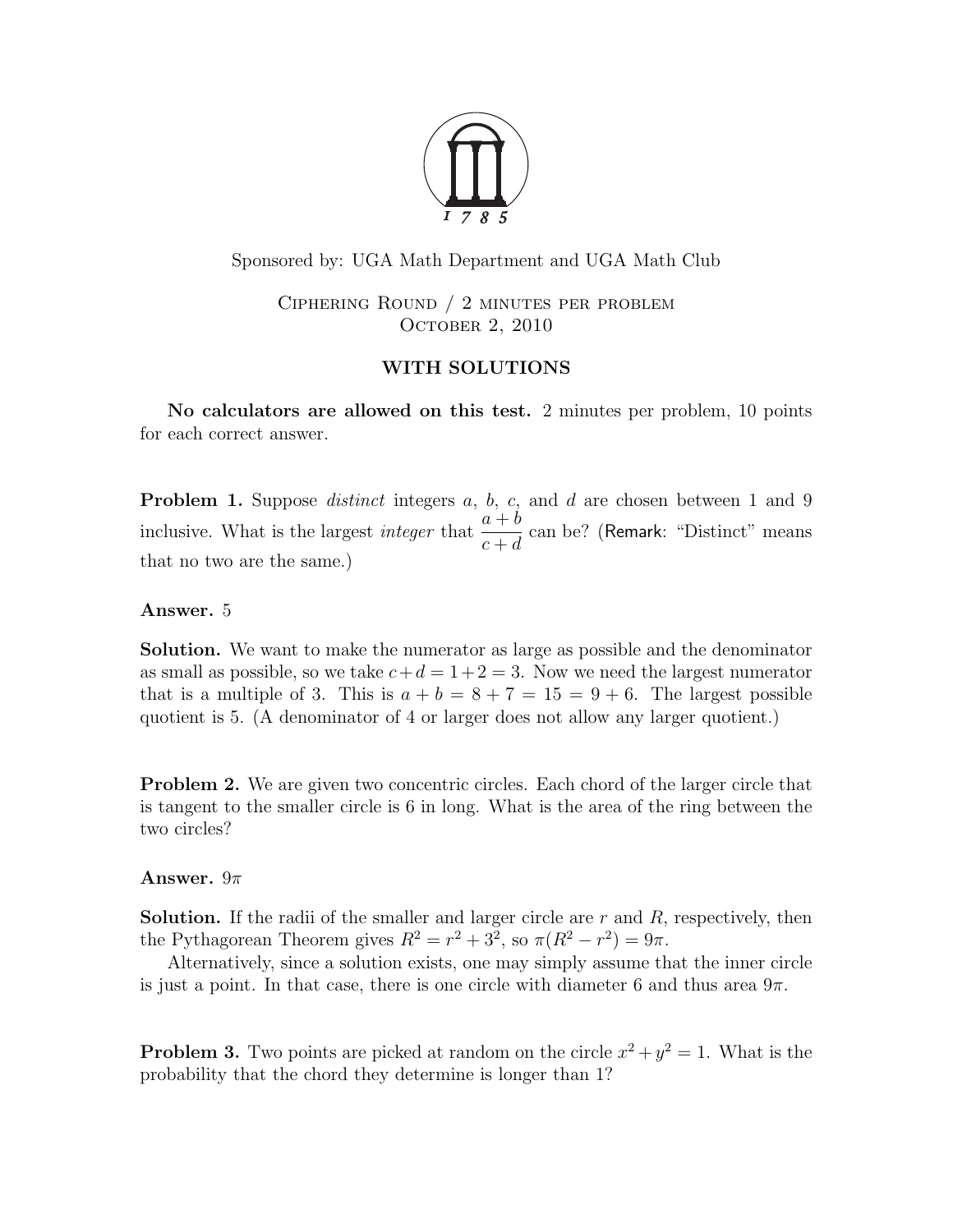#### Answer. 2/3

**Solution.** In order for the chord to have length  $> 1$ , it must subtend a central angle  $θ$  with  $π/3 < θ ≤ π$ . This accounts for 2/3 of the circle.

**Problem 4.** A circle of radius 1 inch rolls *inside* a circle of radius 12 inches. How many full revolutions does it make before returning to its original position?

#### Answer. 11

Solution. Imagine cutting the large circle open and straightening it out into a line segment  $2\pi \cdot 12$  inches long. Since the radius of the little circle is 1 inch, it makes 12 revolutions when you roll it along the line segment. However, one of those revolutions is made for it when the line segment is rolled back into the large circle. So the inner circle makes only 11 revolutions.

More concretely, imagine the smaller circle with an arrow pointing toward the original point of contact at noon. When the little circle rolls a distance of  $2\pi$  (the circumference of the smaller circle) around the inside of the larger circle, the arrow will again point toward the point of contact of the two circles. At this stage, the smaller circle has moved through an angle of  $\theta = 2\pi/12 = \pi/6$  around the center of the larger circle. Note, however, that the smaller circle has not yet completed one full revolution: It has only rotated through an angle  $2\pi - \pi/6 = 11\pi/6$  around its center,



which is  $11/12$  of a revolution. Thus, as the smaller circle goes through an angle of  $2\pi$  around the center of the larger circle, it repeats this process 12 times and makes 11 full revolutions around its own center.

Problem 5. How many hours does it take Rachel the Rower to oar from point A to **Problem 5.** How many nours does it take Rachel the Rower to oar from point A to point B if the diameter of the lake is  $2\sqrt{3}$  miles and she rows 3 mph? (In the picture,  $\overline{AC}$  is a diameter.)

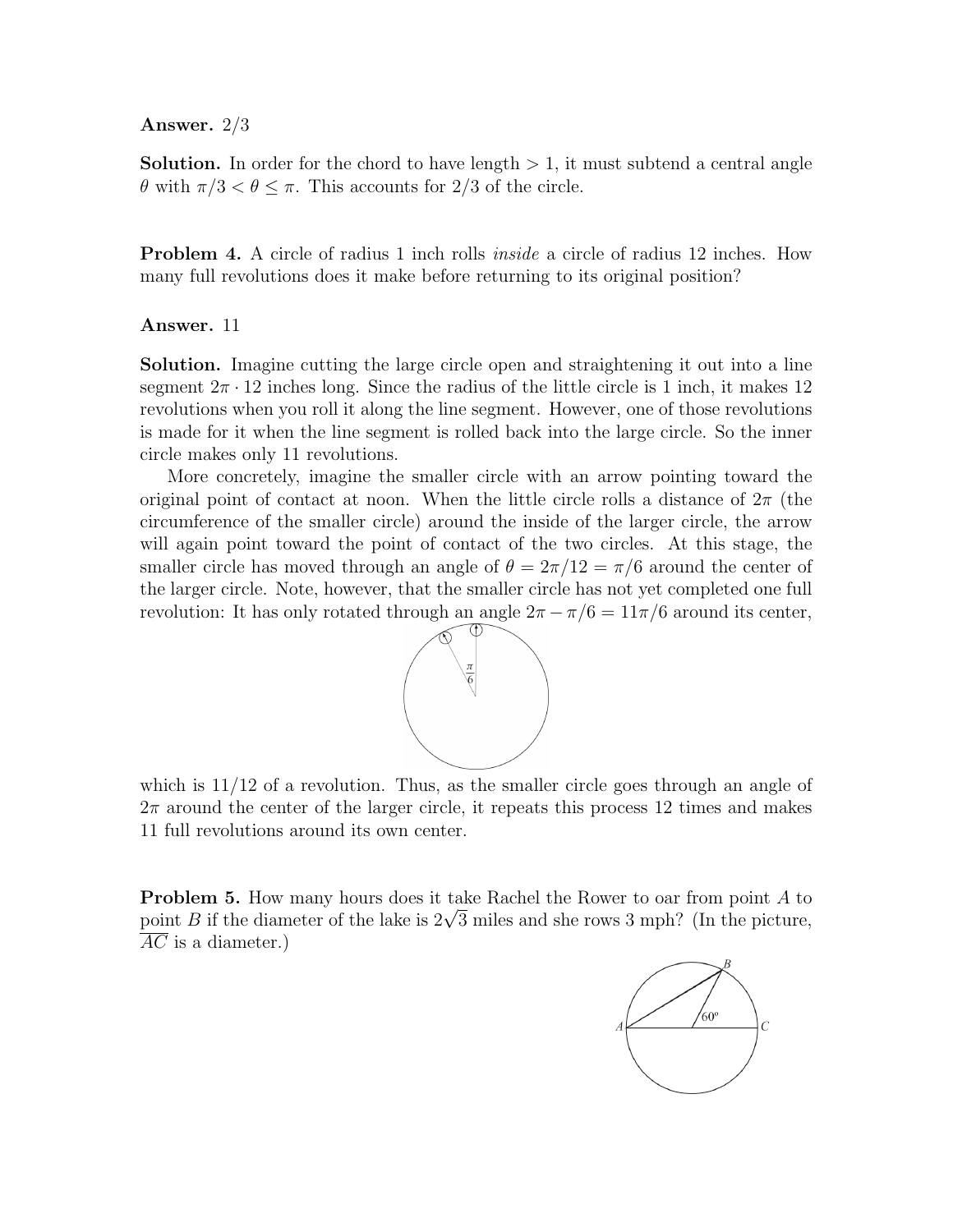#### Answer. 1

**Solution.** If Rachel rows a distance d miles, then the time it takes her will be  $d/3$ hours. We can calculate d either by the law of cosines  $(d = \sqrt{3}\sqrt{1+1-2\cos(120^\circ)} =$ from the calculate a entire by the law of cosines  $(a = \sqrt{3}\sqrt{1+1} - 2\cos(120)) =$ <br>3) or by dividing the triangle in half and noting that  $d = 2(\sqrt{3})\sin(120^\circ/2) =$  $2\sqrt{3}\sin(60^\circ) = 3$ . Even easier, note that  $\triangle ABC$  is a right triangle and  $\triangle OBC$  is an  $2\nabla \delta \sin(\delta \nu^*) = 3$ . Even easier, note that  $\triangle ABC$  is a right triangle and  $\triangle C$ <br>equilateral triangle (where O is the center of the circle), so  $d^2 = (2\sqrt{3})^2 - (2\sqrt{3})^2$ √  $\overline{3})^2 = 9,$ as before.

**Problem 6.** How many different primes appear as entries in the first 20 rows of Pascal's triangle?

#### Answer. 8

Solution. Obviously, the primes 2, 3, 5, 7, 11, 13, 17, and 19 appear in their respective rows. No larger prime can appear since no larger prime can even divide the numerator of

$$
\binom{n}{k} = \frac{n \cdot (n-1) \cdot \ldots \cdot (n-k+1)}{k!}
$$

when  $n \leq 20$ .

Problem 7.  $\frac{1}{1}$  $log_2 120$  $+$ 1  $log_3 120$  $+$ 1  $log_4 120$  $+$ 1  $log_5 120$ =

Answer. 1

**Solution.** Since  $120 = 5!$ , we have  $\ln 120 = \ln 2 + \ln 3 + \ln 4 + \ln 5$ . Since  $\log_b a =$  $ln a$  $\ln b$ (recall that  $b^c = (e^{\ln b})^c = e^{c \ln b}$ ), we have  $\frac{1}{1}$  $log_b 120$ =  $\ln b$  $\frac{\text{m}\,\text{o}}{\ln 120}$ , and 1  $log_2 120$  $+$ 1  $log_3 120$  $+$ 1  $log_4 120$  $+$ 1  $log_5 120$  $+ =$  $\ln 2 + \ln 3 + \ln 4 + \ln 5$  $\frac{6+m+1+10}{\ln 120} = 1.$ 

Problem 8. How many integers between 1 and 2010 inclusive are divisible by neither 3 nor 5?

#### Answer. 1072

**Solution.** Note that 2010 is divisible by both 3 and 5. We have  $2010/3 = 670$ multiples of 3,  $2010/5 = 402$  multiples of 5, and  $2010/15 = 134$  multiples of both. Thus, we have

$$
2010 - 670 - 402 + 134 = 1072
$$